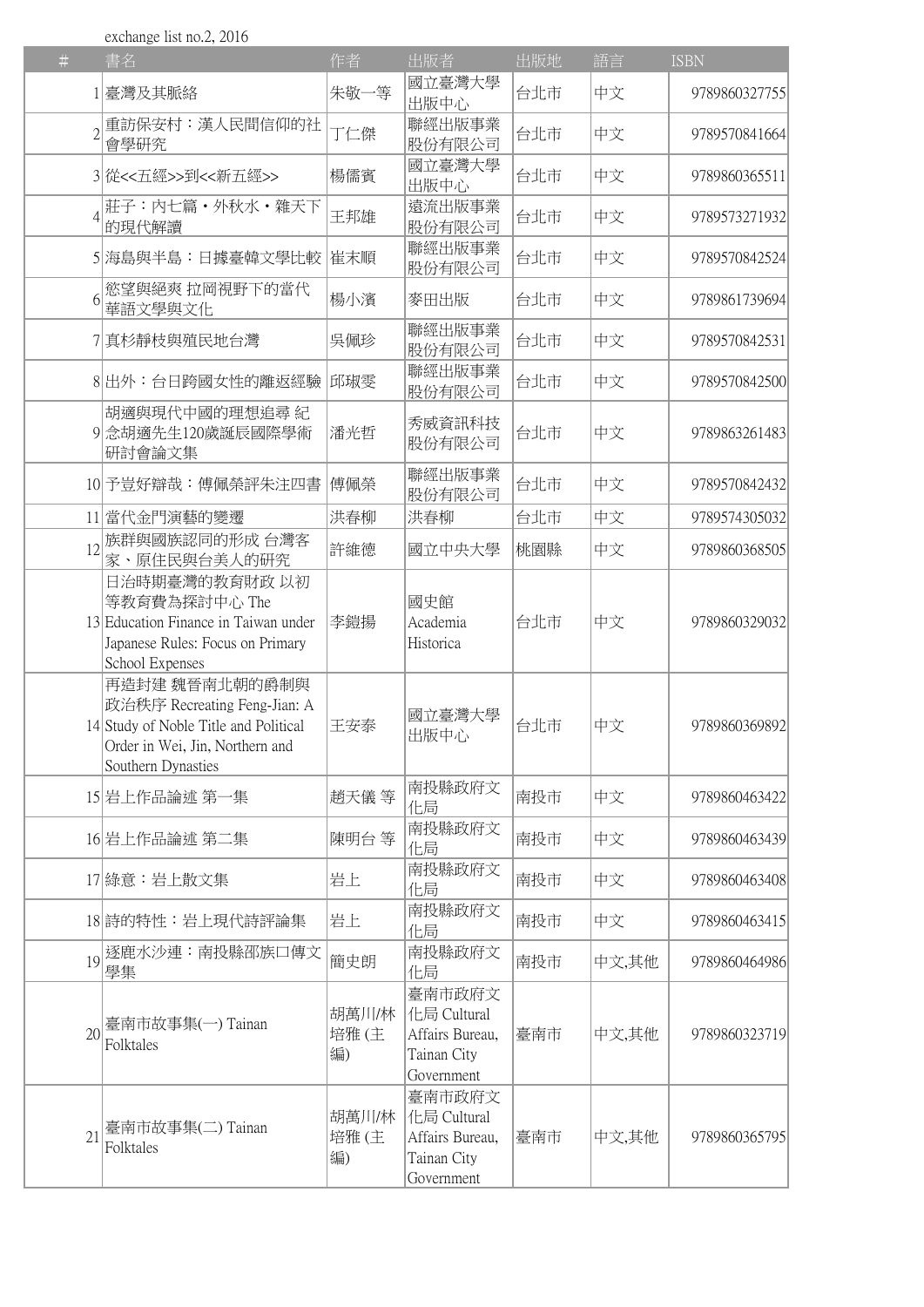| 22              | 臺南市故事集(三) Tainan<br>Folktales                                                                                               | 胡萬川/林<br>培雅(主<br>編) | 臺南市政府文<br>化局 Cultural<br>Affairs Bureau,<br>Tainan City<br>Government         | 臺南市 | 中文,其他 | 9789860365801 |
|-----------------|-----------------------------------------------------------------------------------------------------------------------------|---------------------|-------------------------------------------------------------------------------|-----|-------|---------------|
| 23              | 臺南市故事集(四) Tainan<br>Folktales                                                                                               | 胡萬川/林<br>培雅(主<br>編) | 臺南市政府文<br>化局 Cultural<br>Affairs Bureau,<br>Tainan City<br>Government         | 臺南市 | 中文,其他 | 9789860365818 |
| 24              | 臺南市故事集(五) Tainan<br>Folktales                                                                                               | 胡萬川/林<br>培雅(主<br>編) | 臺南市政府文<br>化局 Cultural<br>Affairs Bureau,<br>Tainan City<br>Government         | 臺南市 | 中文,其他 | 9789860398915 |
| 25              | 臺南市故事集(六) Tainan<br>Folktales                                                                                               | 胡萬川/林<br>培雅(主<br>編) | 臺南市政府文<br>化局 Cultural<br>Affairs Bureau,<br>Tainan City<br>Government         | 臺南市 | 中文,其他 | 9789860398922 |
| 26              | 臺南市故事集(七) Tainan<br>Folktales                                                                                               | 胡萬川/林<br>培雅(主<br>編) | 臺南市政府文<br>化局 Cultural<br>Affairs Bureau,<br>Tainan City<br>Government         | 臺南市 | 中文,其他 | 9789860398939 |
| 27              | 臺南市故事集(八) Tainan<br>Folktales                                                                                               | 胡萬川/林<br>培雅(主<br>編) | 臺南市政府文<br>化局 Cultural<br>Affairs Bureau,<br>Tainan City<br>Government         | 臺南市 | 中文,其他 | 9789860437508 |
| 28              | 臺南市故事集(九) Tainan<br>Folktales                                                                                               | 胡萬川/林<br>培雅(主<br>編) | 臺南市政府文<br>化局 Cultural<br>Affairs Bureau,<br>Tainan City<br>Government         | 臺南市 | 中文,其他 | 9789860437492 |
|                 | 29 臺南市故事集(十) Tainan<br>Folktales                                                                                            | 胡萬川/林<br>培雅(主<br>編) | 臺南市政府文<br>化局 Cultural<br>Affairs Bureau,<br>Tainan City<br>Government         | 臺南市 | 中文,其他 | 9789860437515 |
| 30 <sup>l</sup> | 中華民國104年國民生活狀況意<br>向調查報告 REPORT ON<br>CITIZENS LIVING CONDITIONS<br><b>INTENTIONS</b><br>SURVEY, REPUBLIC OF<br>CHINA, 2015 | 内政部統<br>計處(編)       | 內政部 Ministry<br>of the Interior,<br>R.O.C.(Taiwan)                            | 臺北市 | 中文    | 9789860480870 |
|                 | 31 抱著咱的夢:黃勁連文學選                                                                                                             | 黃勁連                 | 臺南市政府文<br>化局 Cultural<br>Affairs Bureau,<br>Tainan City<br>Government         | 臺南市 | 中文    | 9789860468960 |
|                 | 32 詩領空一典藏白荻的詩/生活                                                                                                            | 顧蕙倩                 | 臺中市文化局                                                                        | 臺中市 | 中文    | 9789860464955 |
| 33              | 臺灣繁殖鳥類大調查2014年報<br>Taiwan Breeding Bird Survey                                                                              | 柯智仁 等               | 行政院農業委<br>員會特有生物<br>研究保育中心<br><b>Endemic Species</b><br>Research<br>Institute | 南投縣 | 中文    | 9789860480368 |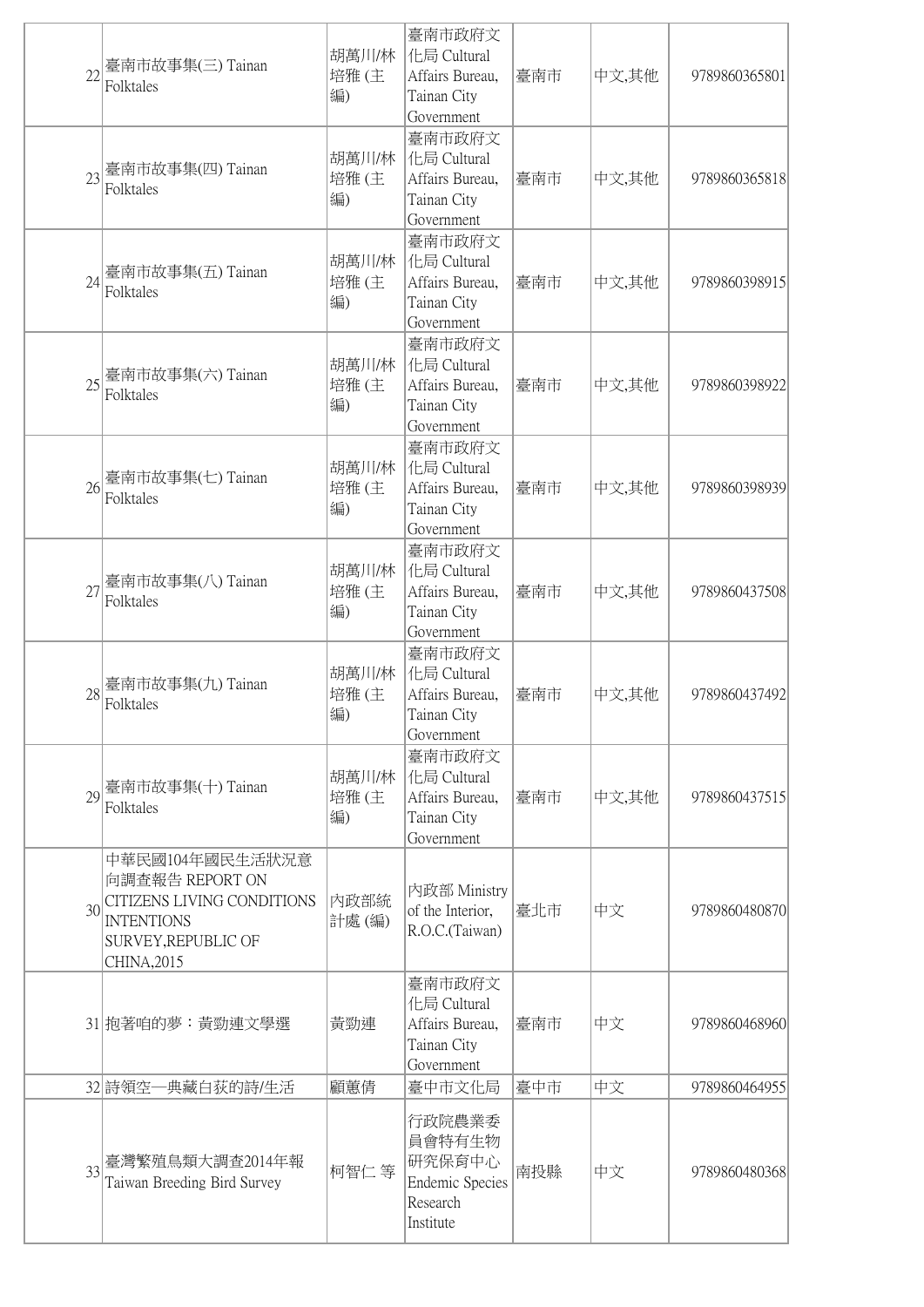|                 | 34 雜唸【閩南語散文集】                                                                                                                                          | 陳昭蓉                           | 澎湖縣政府文<br>化局                                                                                    | 澎湖縣 | 中文,其他 | 9789860478341 |
|-----------------|--------------------------------------------------------------------------------------------------------------------------------------------------------|-------------------------------|-------------------------------------------------------------------------------------------------|-----|-------|---------------|
|                 | 35 存在交涉:日治時期的臺灣哲學                                                                                                                                      | 洪子偉(主<br>編)                   | 中央研究院                                                                                           | 臺北市 | 中文    | 9789860472905 |
|                 | 36 臺灣史前史專論                                                                                                                                             | 劉益昌<br>(編)                    | 中央研究院                                                                                           | 臺北市 | 中文    | 9789860463248 |
| 37              | 臺灣學研究 Research in Taiwan<br><b>Studies</b>                                                                                                             | 臺灣學研<br>究編輯委<br>員會            | 國立臺灣圖書<br>館 National<br>Taiwan Library                                                          | 新北市 | 中文    |               |
|                 | 38 打開農業生產的道路:高雄產銷<br>履歷農民奮鬥史                                                                                                                           | 陳瑩蓮 等<br>(編)                  | 高雄市政府農<br>業局                                                                                    | 高雄市 | 中文    | 9789860481112 |
|                 | 39我的初書時代一臺中作家的第一<br>本書                                                                                                                                 | 路寒柚(主<br>編)                   | 臺中市政府文<br>化局                                                                                    | 臺中市 | 中文    | 9789860480603 |
| 40 <sup>l</sup> | 元是無價寶: 慶豐泰 · 銀錠珍藏<br>Priceless Sycee: The Ching Fong Tai<br>Chinese Ancient Sliver Lngots<br>Collection                                                | 林崇誠 等                         | 國立歷史博物<br>館 National<br>Museum of<br>History                                                    | 臺北市 | 中文    | 9789860475494 |
|                 | BIRU NA TMINUM ATAYAL 大<br>安溪流域泰雅族織布技法書:初<br>41 階版 WEAVING WISDOM OF<br>THE ATAYAL PEOPLE IN TA'AN<br><b>RIVER AREAS</b>                               | 尤瑪·達<br>陸/方鈞瑋                 | 國立臺灣史前<br>文化博物館<br>National<br>Museum of<br>Prehistory                                          | 臺東市 | 中文,英文 | 9789860480443 |
| 42              | 太和: 2015海峽兩岸道家·道教<br>與養生學術研討會論文集                                                                                                                       | 朱越利 等                         | 台灣周易養生<br>協會                                                                                    | 臺南市 | 中文    | 9789869167512 |
| 43              | 西拉雅語: 第一冊 Su Ka Maka-<br>Siraya 1                                                                                                                      | 李淑芬                           | 臺南市政府                                                                                           | 臺南市 | 其他    | 9789860479386 |
|                 | 戲曲表演藝術之內涵與演進 The<br>44 Performance Art of Chinese<br>Opera: Its Essence and Evolution                                                                  | 曾永義                           | 中央研究院中<br>國文哲研究所<br>Institute of<br>Chinese<br>Literature and<br>Philosophy,<br>Academia Sinica | 臺北市 | 中文    | 9789860457582 |
|                 | 翻譯與跨文化流動:知識建構、<br>文本與文體的傳播 Translation and<br>45 Transcultural Movement: Knowledge<br>Construction and the Transmission<br>of Texts and Literary Style | 彭小妍(主<br>編)                   | 中央研究院中<br>國文哲研究所<br>Institute of<br>Chinese<br>Literature and<br>Philosophy,<br>Academia Sinica | 臺北市 | 中文    | 9789860465068 |
| 46              | 道家的氣化現象學 Daoist<br>Phenomenology of Qi                                                                                                                 | 鍾振宇                           | 中央研究院中<br>國文哲研究所<br>Institute of<br>Chinese<br>Literature and<br>Philosophy,<br>Academia Sinica | 臺北市 | 中文    | 9789860479355 |
|                 | 臺灣蛋白質化學研究的先行者:<br>羅銅壁院士一生回顧 Pioneer of<br>47 Studies on Protein Chemistry in<br>Taiwan: The Reminiscences of Dr.<br>Lo Tung-bin                        | 陳永發等<br>(訪問)/陳<br>逸達等(記<br>錄) | 中央研究院近<br>代史研究所<br>Institute of<br>Modern History,<br>Academia Sinica                           | 臺北市 | 中文    | 9789860478907 |
|                 | 48 臺灣水彩歷史                                                                                                                                              | 楊恩生                           | 國立臺灣師範<br>大學出版中心                                                                                | 臺北市 | 中文    | 9789860476811 |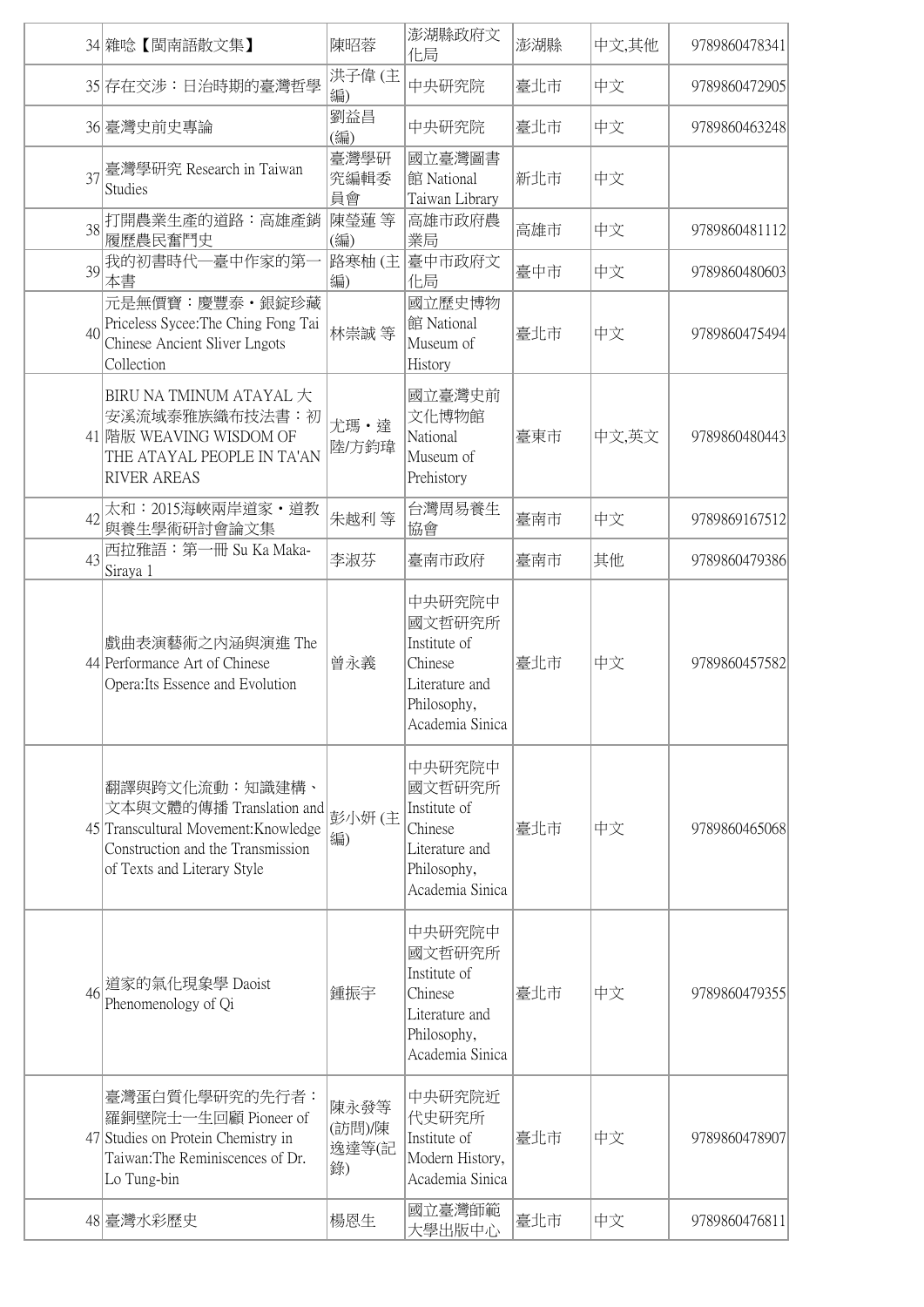| $\Delta Q$      | Proceedings of 2015 Language and<br>Language Teaching Conference                                                             | 藍淑雯/王<br>瀚陞(主<br>編)          | 國立屏東科技<br>大學 National<br>Pingtung<br>University of<br>Science and<br>Technology           | 屏東縣 | 英文    | 9789860479423 |
|-----------------|------------------------------------------------------------------------------------------------------------------------------|------------------------------|-------------------------------------------------------------------------------------------|-----|-------|---------------|
| 50 <sup>l</sup> | 南方尋樂記3:台語流行音樂工<br>作者訪談錄                                                                                                      | 郭麗娟                          | 高雄市政府文<br>化局                                                                              | 高雄市 | 中文    | 9789860481198 |
| 51              | 穿過荒野的女人一華文女性小說<br>世紀讀本                                                                                                       | 蘇偉貞/劉<br>俊(主編)               | 成大出版社                                                                                     | 臺南市 | 中文    | 9789865635138 |
|                 | 腳步:臺灣舞蹈教育再找路<br>52 Step: Re-searching Dance Education<br>in Taiwan                                                           | 張中煖                          | 國立臺北藝術<br>大學 Taipei<br>National<br>University of the<br>Art                               | 臺北市 | 中文    | 9789860477832 |
|                 | 53 我們・馬祖人                                                                                                                    | 林淑萍                          | 福建省連江縣<br>政府                                                                              | 連江縣 | 中文    | 9789860480627 |
|                 | 54 A Study of Comparative Gàn                                                                                                | W.South<br>Coblin            | 中央研究院語<br>言學研究所<br>Institute of<br>Linguistics,<br>Academia Sinica                        | 臺北市 | 英文,其他 | 9789860459265 |
| 55              | 南臺灣研究【第三輯】Journal of  莊永清 (主 KAOHSIUNG<br>south Taiwan Studies VOL.3                                                         | 編)                           | 高雄市自然史<br>教育館<br><b>CITY MUSEUM</b><br>OF NATURAL<br><b>HISTORY</b>                       | 高雄市 | 中文    | 9789860480832 |
|                 | 56 客家文化事典                                                                                                                    | 陳銀崑 等<br>(編)                 | 苗栗縣文化觀<br>光局                                                                              | 苗栗縣 | 中文    | 9789860435030 |
|                 | 氣候與人文:歷史氣候、鄭和航<br>海、客家文化 Climate and<br>57 Humanities: History<br>Climatology, Zheng-He<br>Navigation, Hakka Studies         | 徐勝一                          | 國立臺灣師範<br>大學地理系<br>Department of<br>Geography,<br>National Taiwan<br>Normal<br>University | 臺北市 | 中文    | 9789860483864 |
|                 | 文化與自然遺產的復原與回春:<br>58 博物館學的透視 Restoration and<br>Rejuvenation of Cultural and Natural<br>Heritage: a Museological Perspective | 王嵩山/張<br>婉真(主<br>編)          | 國立臺灣博物<br>館 National<br>Taiwan Museum                                                     | 臺北市 | 中文,英文 | 9789860480795 |
|                 | 59 媽祖研究書目                                                                                                                    | 張珣/楊玉<br>君(主編)               | 國立中正大學<br>媽祖文化研究<br>中心                                                                    | 嘉義縣 | 中文    | 9789860477511 |
| 60              | 南瀛歷史.社會與文化IV 社會與<br>生活                                                                                                       | 林玉茹/植<br>野弘子/陳<br>恒安(主<br>編) | 臺南市政府文<br>化局 Cultural<br>Affairs Bureau,<br>Tainan City<br>Government                     | 台南市 | 中文    | 9789860479317 |
|                 | 61 乙未之役隨軍見聞錄                                                                                                                 | 呂理政/謝<br>國興(主<br>編)          | 中央研究院臺<br>灣史研究所<br>Institute of<br>Taiwan History,<br>Academia Sinica                     | 臺北市 | 中文    | 9789860476903 |